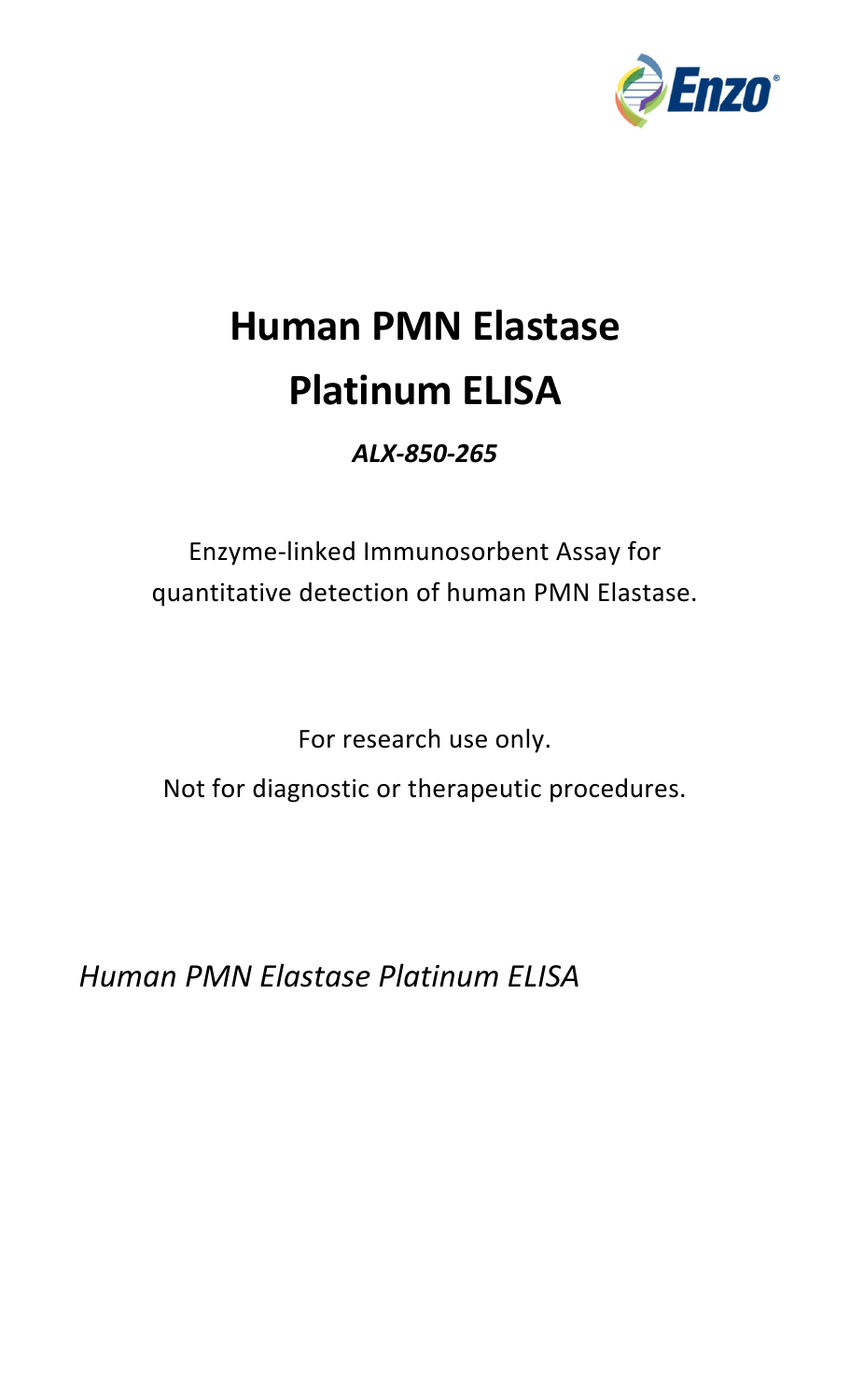#### **USE FOR RESEARCH PURPOSES ONLY**

Unless otherwise specified expressly on the packaging, all products sold hereunder are intended for and may be used for research purposes only and may not be used for food, drug, cosmetic or household use or for the diagnosis or treatment of human beings. Purchase does not include any right or license to use, develop or otherwise exploit these products commercially. Any commercial use, development or exploitation of these products or development using these products without the express written authorization of Enzo Life Sciences, Inc. is strictly prohibited. Buyer assumes all risk and liability for the use and/or results obtained by the use of the products covered by this invoice whether used singularly or in combination with other products.

#### **LIMITED WARRANTY; DISCLAIMER OF WARRANTIES**

These products are offered under a limited warranty. The products are guaranteed to meet all appropriate specifications described in the package insert at the time of shipment. Enzo Life Sciences' sole obligation is to replace the product to the extent of the purchasing price. All claims must be made to Enzo Life Sciences, Inc., within five (5) days of receipt of order. THIS WARRANTY IS EXPRESSLY IN LIEU OF ANY OTHER WARRANTIES OR LIABILITIES, EXPRESS OR IMPLIED, INCLUDING WARRANTIES OF MERCHANTABILITY, FITNESS FOR A PARTICULAR PURPOSE, AND NONINFRINGEMENT OF THE PATENT OR OTHER INTELLECTUAL PROPERTY RIGHTS OF OTHERS, AND ALL SUCH WARRANTIES (AND ANY OTHER WARRANTIES IMPLIED BY LAW) ARE EXPRESSLY DISCLAIMED.

# **TRADEMARKS AND PATENTS**

Several of Enzo's products and product applications are covered by US and foreign patents and patents pending.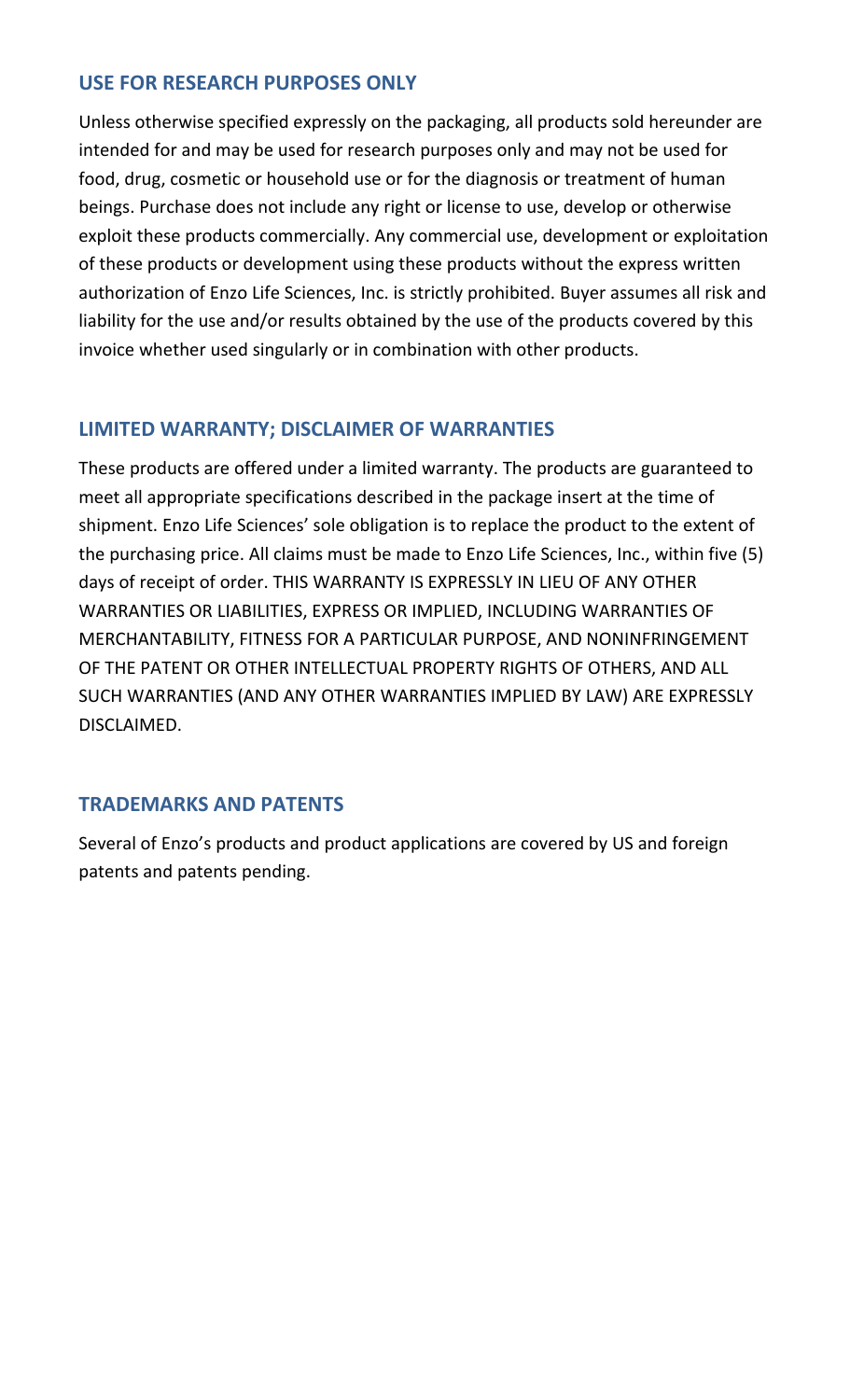# **TABLE OF CONTENTS**

| 1.  | <b>Intended Use</b>                                 | $\boldsymbol{2}$        |
|-----|-----------------------------------------------------|-------------------------|
| 2.  | <b>Summary</b>                                      | $\mathbf{2}$            |
| 3.  | <b>Principles of the Test</b>                       | $\mathbf{3}$            |
| 4.  | <b>Reagents Provided</b>                            | 4                       |
| 5.  | <b>Storage Instructions - ELISA Kit</b>             | 4                       |
| 6.  | <b>Specimen Collection and Storage Instructions</b> | $\overline{\mathbf{4}}$ |
| 7.  | <b>Materials Required But Not Provided</b>          | 5                       |
| 8.  | <b>Precautions for Use</b>                          | $6\phantom{1}6$         |
| 9.  | <b>Preparation of Reagents</b>                      | $\overline{7}$          |
| 10. | <b>Test Protocol</b>                                | 8                       |
| 11. | <b>Calculation of Results</b>                       | 11                      |
| 12. | <b>Limitations</b>                                  | 14                      |
| 14. | <b>Reagent Preparation Summary</b>                  | 17                      |
| 15. | <b>Test Protocol Summary</b>                        | 17                      |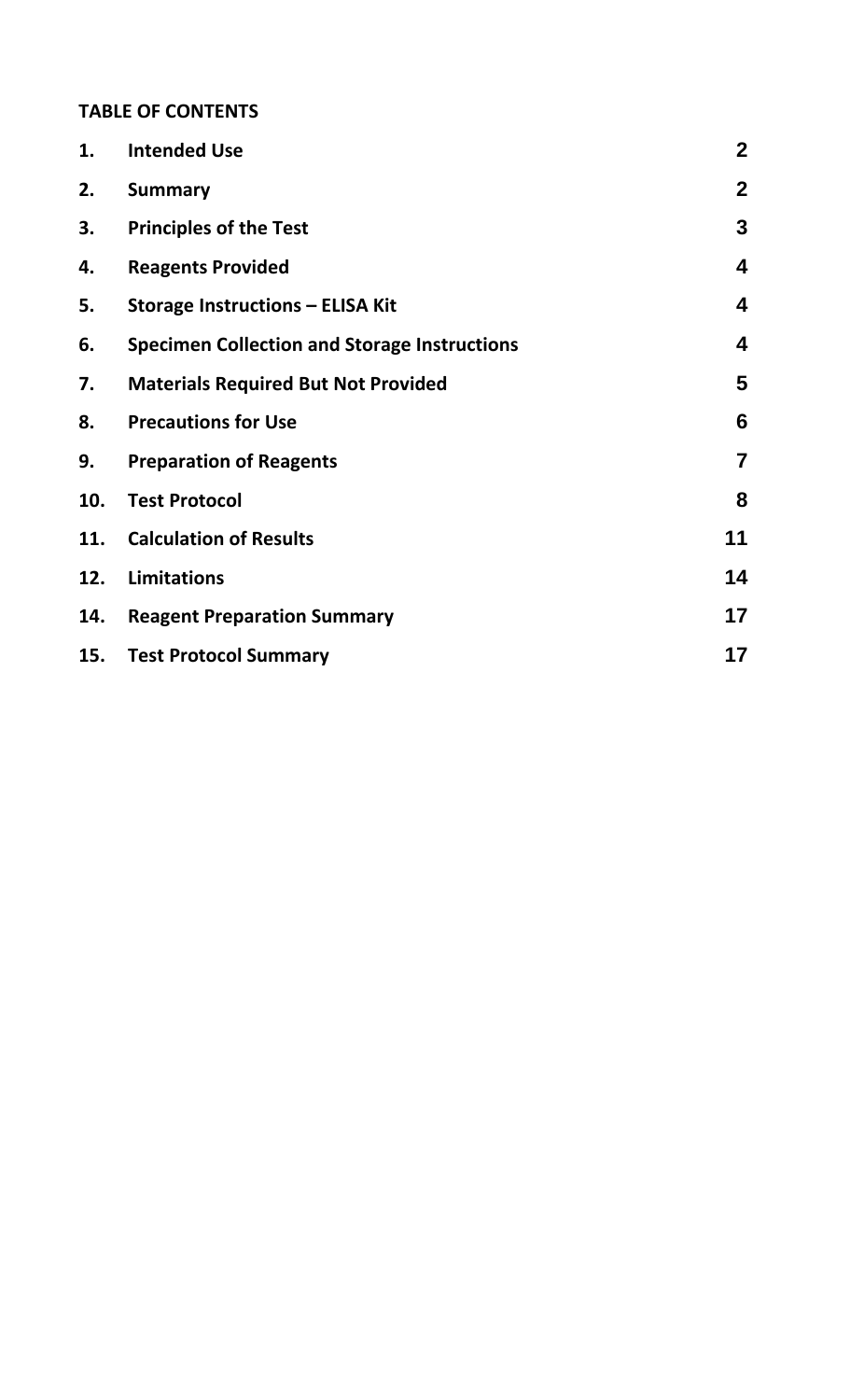#### **1. Intended Use**

The human PMN elastase ELISA is an enzyme‐linked immunosorbent assay for the quantitative detection of human PMN elastase. **The human PMN elastase ELISA is for research use only. Not for diagnostic or therapeutic procedures.**

# **2. Summary**

The human organism reacts with an inflammatory response to attacks of invading pathogens (microorganisms and viruses) or damaged tissue (after accidents or surgery). Polymorphonuclear (PMN) granulocytes play an important role as primary defence cells in this inflammatory reaction. Different bloodstream mediators (cytokines, leukotrienes, complement factors, bacterial endotoxins, clotting and fibrinolysis factors) attract and stimulate these cells to phagocytize and destroy not naturally occurring agents.

PMN granulocytes use proteinases to digest these agents and tissue debris. One of these proteinases is PMN elastase which is localised in the azurophilic granules of the polymorphonuclear granulocytes. During phagocytosis of foreign substances these enzymes are also partially excreted into the extracellular surrounding, where the activity of PMN elastase is regulated by inhibitors (esp. the  $\alpha_1$ -proteinase inhibitor,  $\alpha_1$ -PI). An overwhelming release of PMN elastase, however, can exceed the inhibitory potential of the  $\alpha_1$ -proteinase inhibitor. Thus, enzymatically active PMN elastase, together with simultaneously produced oxidants (O<sub>2</sub>-radicals, H<sub>2</sub>O<sub>2</sub> OH-radicals), can cause local tissue injury.

Due to the bloodstream and lymphatic system, however,  $\alpha_1$ -PI is delivered subsequently and eventually able to form a complex with all excreted elastase. Therefore, the concentration of the PMN elastase/ $\alpha_1$ -PI complex correlates with the released PMN elastase and can be used as a measure for the activity of granulocytes during an inflammatory response.

Primarily, determinations of PMN elastase find its application in observation of the course of trauma, shock and sepsis. Further indications are the areas of hemodialysis, infections by obstetrics, joint diseases, effusions of sport injuries, intestinal affection, pancreatitis, cystic fibrosis and male adnex affections.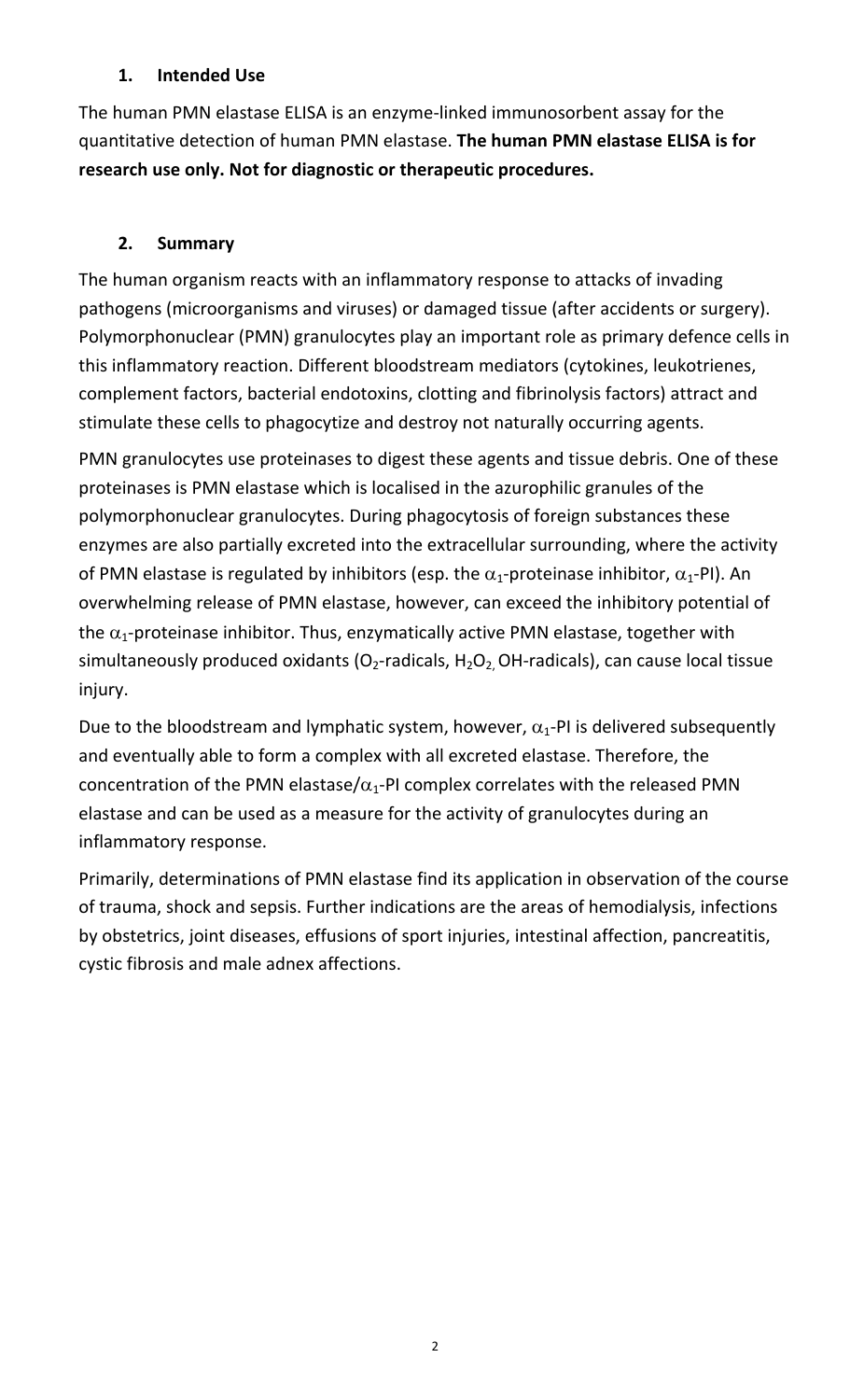#### **3. Principles of the Test**

An anti‐human PMN Elastase coating antibody is adsorbed onto microwells.

#### Figure 1



Human PMN Elastase present in the sample or standard binds to antibodies adsorbed to the microwells.





 Following incubation unbound biological components are removed during a wash step and a HRP‐ conjugated anti- $\alpha_1$ -PI antibody is added and binds to human PMN elastase/ $\alpha_1$ -PI complex captured by the

first antibody.

#### Figure 3

#### **Second Incubation**



 Following incubation unbound HRP‐conjugated anti‐  $\alpha_1$ -PI antibody is removed during a wash step, and substrate solution reactive with HRP is added to the wells.

#### Figure 4

#### **Third Incubation**



Figure 5



A colored product is formed in proportion to the amount of human PMN Elastase present in the sample or standard. The reaction is terminated by addition of acid and absorbance is measured at 450 nm. A standard curve is prepared from 7 human PMN Elastase standard dilutions and human PMN Elastase concentration determined.

3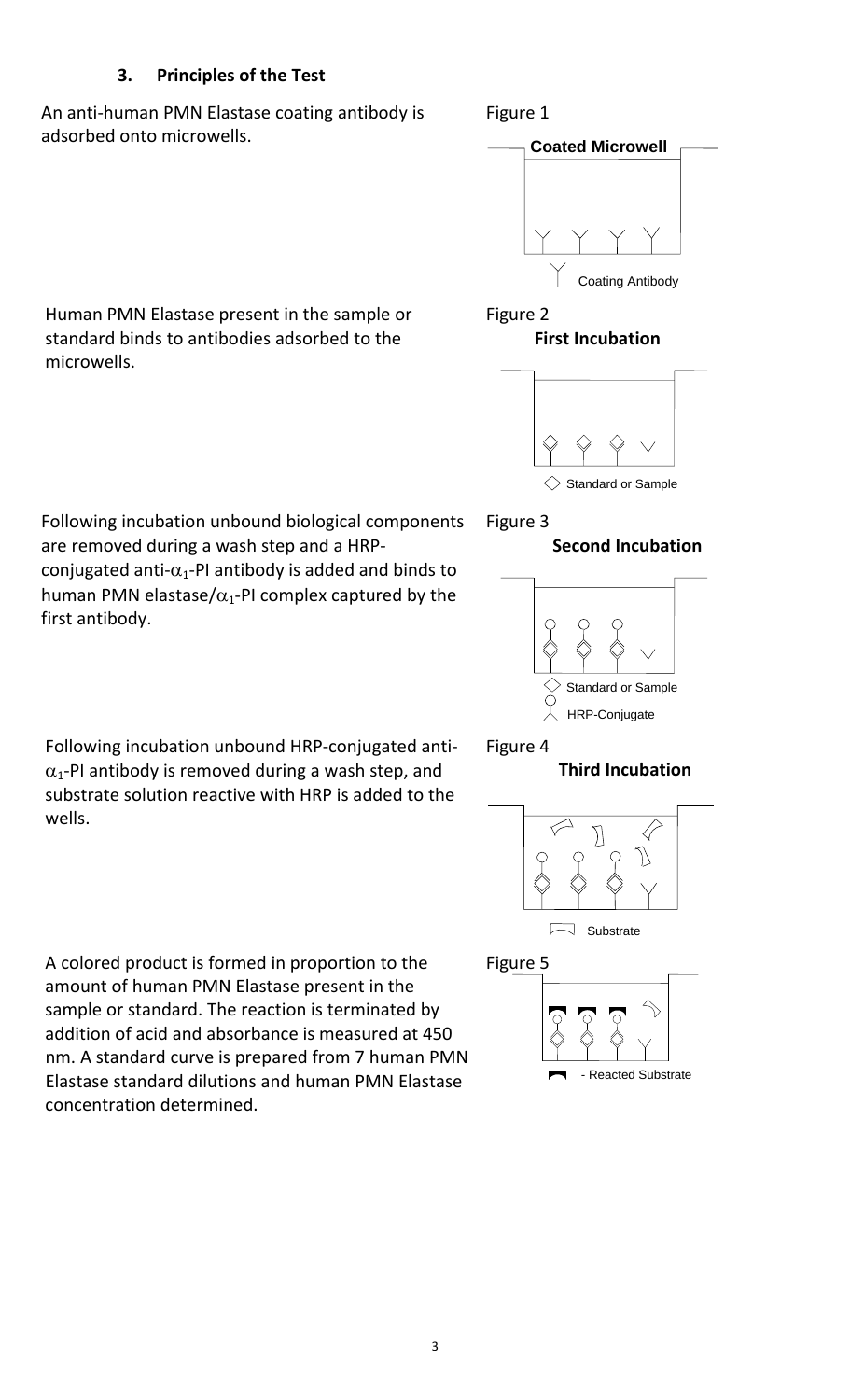# **4. Reagents Provided**

- 1 aluminium pouch with a **Microwell Plate coated** with polyclonal antibody to human PMN Elastase
- 1 vial (16 ml) **HRP-Conjugate** anti- $\alpha_1$ -PI polyclonal antibody, ready to use
- 1 vial human PMN Elastase **Standard** lyophilized, 10 ng/ml upon reconstitution
- 1 vial **Control high,** lyophilized
- 1 vial **Control low,** lyophilized
- 1 bottle (50 ml) **Sample Diluent**
- 1 bottle (50 ml) **Wash Buffer Concentrate** (10x)
- 1 bottle (22 ml) **Substrate Solution** (tetramethyl‐benzidine)
- 1 vial (7 ml) **Stop Solution** (1M hydrochloric acid)

# 2 **Adhesive Films**

# **5. Storage Instructions – ELISA Kit**

Store kit reagents between 2° and 8°C except controls. Store lyophilized controls at ‐20°C. Immediately after use remaining reagents should be returned to cold storage (2° to 8°C), or to ‐20°C, respectively. Expiry of the kit and reagents is stated on labels.

Expiry of the kit components can only be guaranteed if the components are stored properly, and if, in case of repeated use of one component, this reagent is not contaminated by the first handling.

# **6. Specimen Collection and Storage Instructions**

Cell culture supernatants, plasma, exudate, bronchoalveolar lavage fluid, cerebrospinal fluid and seminal plasma were tested with this assay. Other body fluids might be suitable for use in the assay. Separate plasma from cells by centrifugation.

Pay attention to a possible **"Hook Effect"** due to high sample concentrations (see chapter 11).

Samples containing a visible precipitate must be clarified prior to use in the assay. Do not use grossly hemolyzed or lipemic specimens.

Samples should be aliquoted and must be stored frozen at ‐20°C to avoid loss of bioactive human PMN Elastase. If samples are to be run within 24 hours, they may be stored at 2° to 8°C (for sample stability refer to 0).

Avoid repeated freeze‐thaw cycles. Prior to assay, the frozen sample should be brought to room temperature slowly and mixed gently.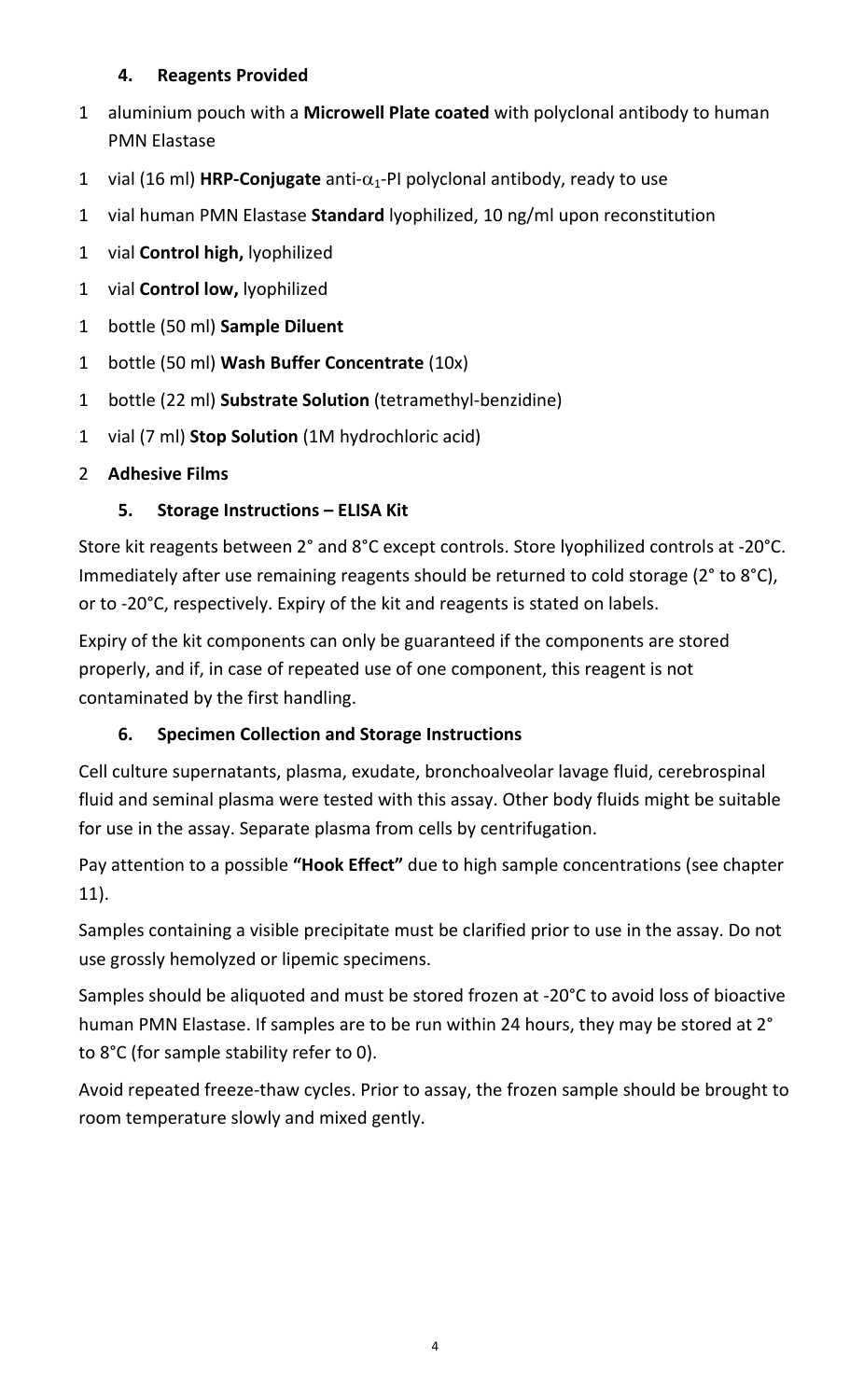#### **7. Materials Required But Not Provided**

- 5 ml and 10 ml graduated pipettes
- $-$  5 µl to 1000 µl adjustable single channel micropipettes with disposable tips
- 50 µl to 300 µl adjustable multichannel micropipette with disposable tips
- Multichannel micropipette reservoir
- Beakers, flasks, cylinders necessary for preparation of reagents
- Device for delivery of wash solution (multichannel wash bottle or automatic wash system)
- Microwell strip reader capable of reading at 450 nm (620 nm as optional reference wave length)
- Glass‐distilled or deionized water
- Statistical calculator with program to perform regression analysis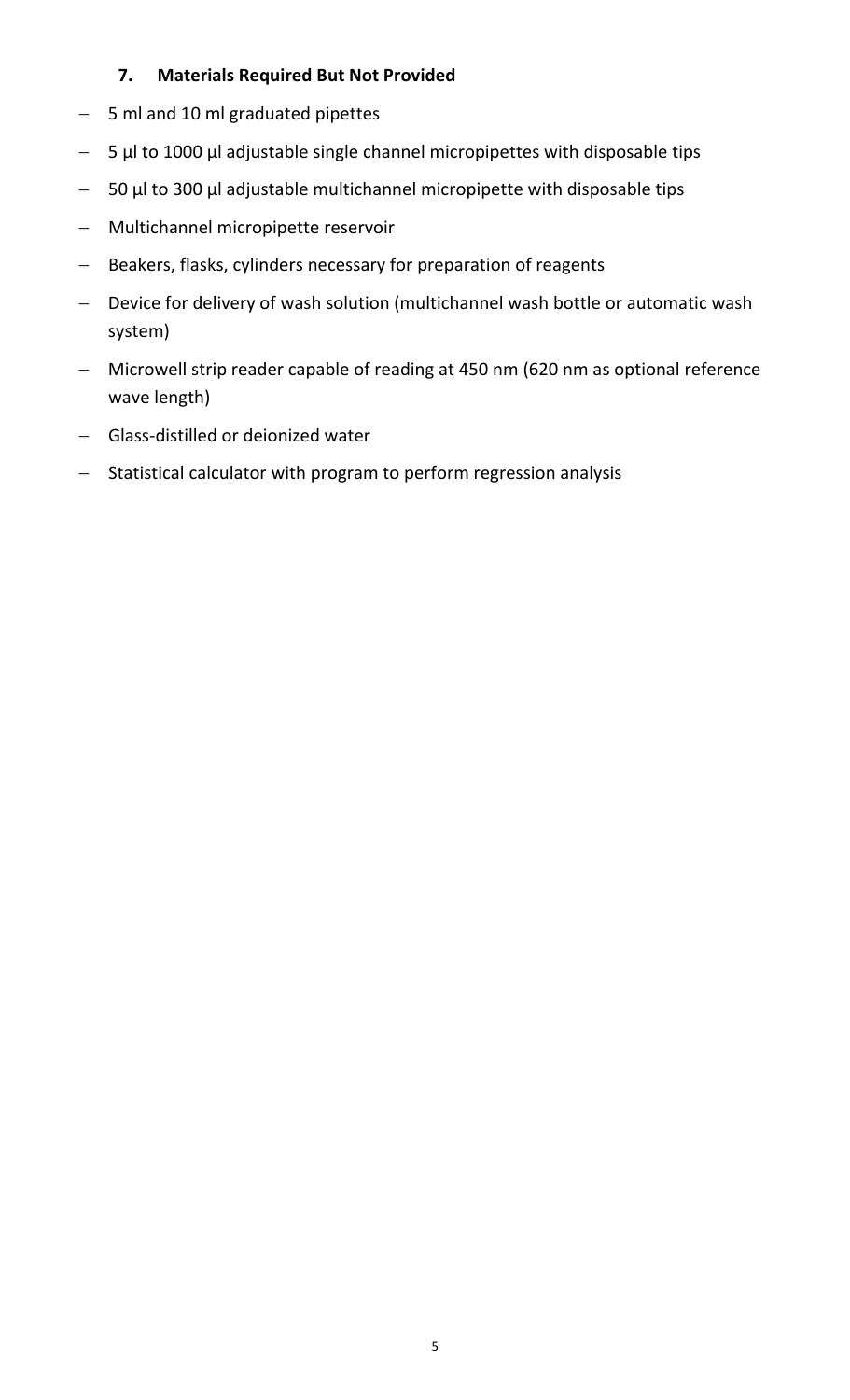#### **8. Precautions for Use**

- All reagents should be considered as potentially hazardous. We therefore recommend that this product is handled only by those persons who have been trained in laboratory techniques and that it is used in accordance with the principles of good laboratory practice. Wear suitable protective clothing such as laboratory overalls, safety glasses and gloves. Care should be taken to avoid contact with skin or eyes. In the case of contact with skin or eyes wash immediately with water. See material safety data sheet(s) and/or safety statement(s) for specific advice.
- Reagents are intended for research use only and are not for use in diagnostic or therapeutic procedures.
- Do not mix or substitute reagents with those from other lots or other sources.
- Do not use kit reagents beyond expiration date on label.
- Do not expose kit reagents to strong light during storage or incubation.
- Do not pipette by mouth.
- Do not eat or smoke in areas where kit reagents or samples are handled.
- Avoid contact of skin or mucous membranes with kit reagents or specimens.
- Rubber or disposable latex gloves should be worn while handling kit reagents or specimens.
- Avoid contact of substrate solution with oxidizing agents and metal.
- Avoid splashing or generation of aerosols.
- In order to avoid microbial contamination or cross-contamination of reagents or specimens which may invalidate the test, use disposable pipette tips and/or pipettes.
- Use clean, dedicated reagent trays for dispensing the conjugate and substrate reagent.
- Exposure to acid inactivates the conjugate.
- Glass-distilled water or deionized water must be used for reagent preparation.
- Substrate solution must be at room temperature prior to use.
- Decontaminate and dispose specimens and all potentially contaminated materials as they could contain infectious agents. The preferred method of decontamination is autoclaving for a minimum of 1 hour at 121.5°C.
- Liquid wastes not containing acid and neutralized waste may be mixed with sodium hypochlorite in volumes such that the final mixture contains 1.0% sodium hypochlorite. Allow 30 minutes for effective decontamination. Liquid waste containing acid must be neutralized prior to the addition of sodium hypochlorite.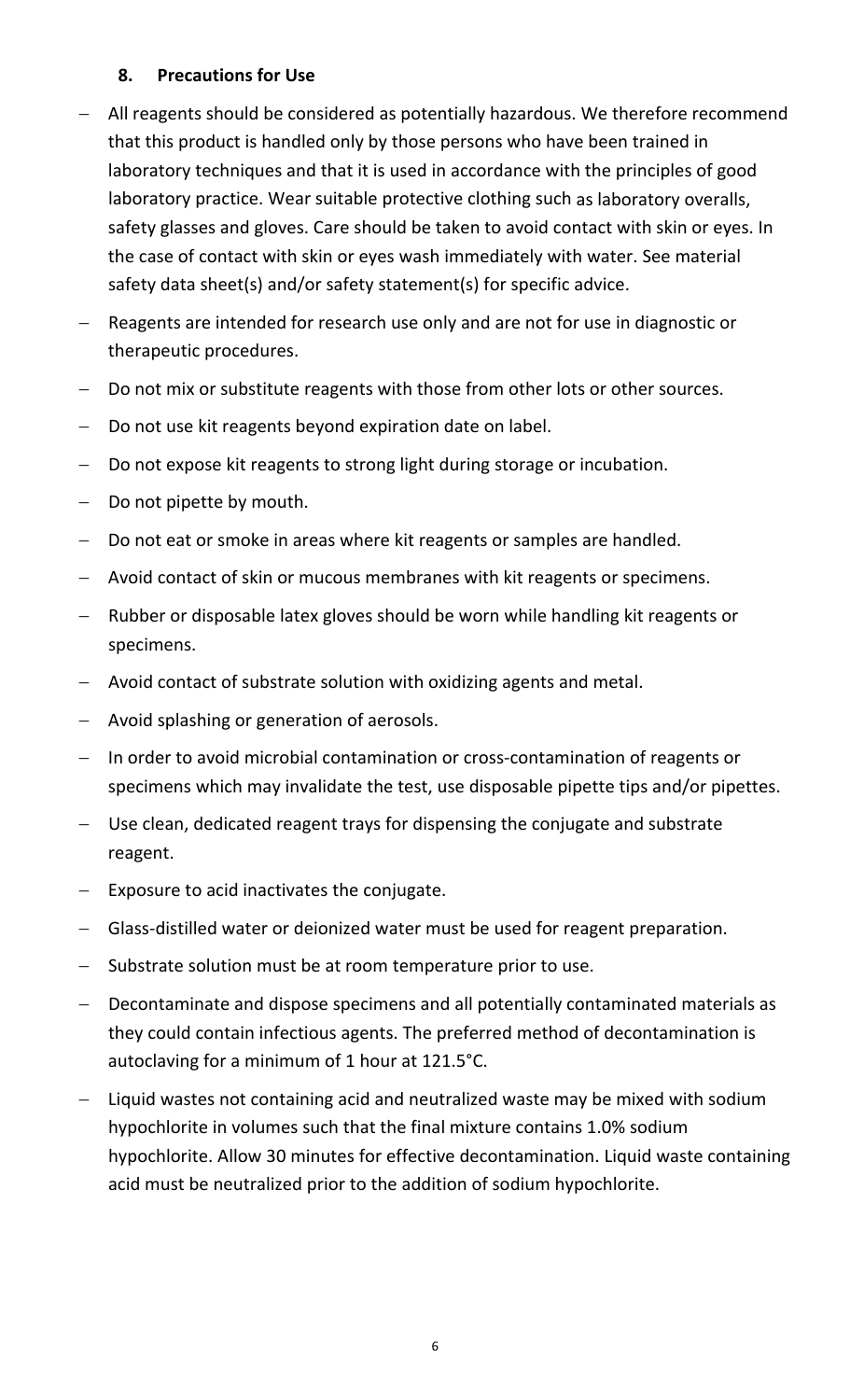#### **9. Preparation of Reagents**

**Buffer Concentrate** should be brought to room temperature and should be diluted before starting the test procedure.

If crystals have formed in the **Buffer Concentrate**, warm it gently until they have completely dissolved.

# **9.1. Wash Buffer (1x)**

Pour entire contents (50 ml) of the **Wash Buffer Concentrate** (10x) into a clean 1000 ml graduated cylinder. Bring to final volume of 500 ml with glass‐distilled or deionized water. Mix gently to avoid foaming.

Transfer to a clean wash bottle and store at 2° to 25°C. Please note that Wash Buffer (1x) is stable for 30 days.

Wash Buffer (1x) may also be prepared as needed according to the following table:

| Number of Strips | Wash Buffer Concentrate (10x)<br>(ml) | Distilled Water<br>(m <sub>l</sub> ) |
|------------------|---------------------------------------|--------------------------------------|
| $1 - 6$          | 25                                    | 225                                  |
| $1 - 12$         | 50                                    | 450                                  |

# **9.2. Human PMN Elastase Standard**

Reconstitute **human PMN Elastase standard** by addition of Sample Diluent 30 min. before use. Reconstitution volume is stated on the label of the standard vial. Swirl or mix gently to insure complete and homogeneous solubilisation (concentration of reconstituted standard =  $10$  ng/ml).

Aliquots can be stored at –20°C.

**Standard dilutions** can be prepared directly on the microwell plate (see 10.c) or alternatively in tubes (see 9.2.1).

# **9.2.1. External Standard Dilution**

Label 6 tubes, one for each standard point.

S2, S3, S4, S5, S6, S7

Then prepare 1:2 serial dilutions for the standard curve as follows:

Pipette 225 µl of Sample Diluent into tubes S2 – S7.

Pipette 225 µl of reconstituted (serves as the highest standard S1, concentration of standard 1= 10 ng/ml) into the first tube, labeled S2, and mix (concentration of standard 2  $= 5$  ng/ml).

Pipette 225 µl of this dilution into the second tube, labeled S3, and mix thoroughly before the next transfer.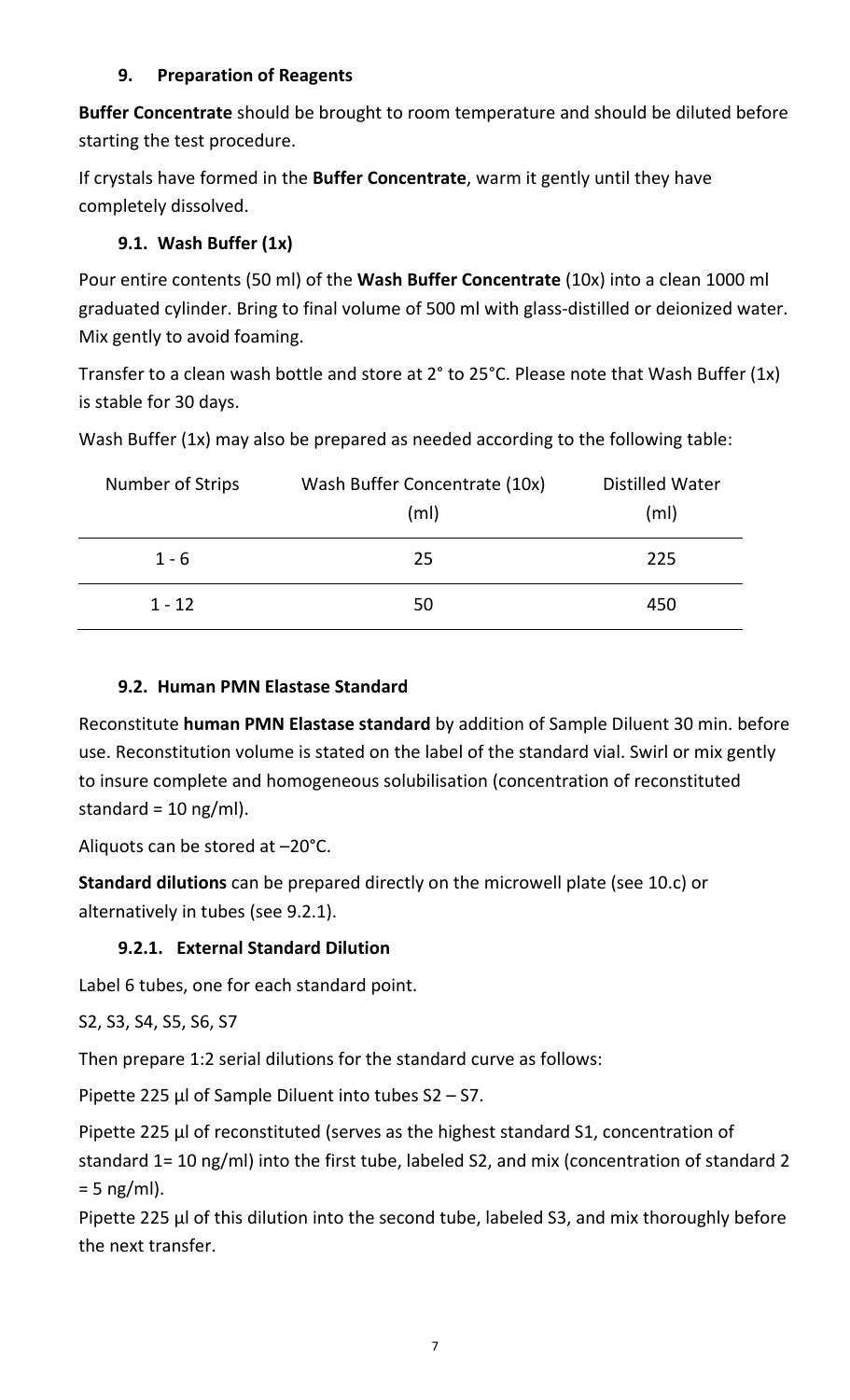Repeat serial dilutions 4 more times thus creating the points of the standard curve (see Figure 6).

Sample Diluent serves as blank.

Figure 6



# **9.3. Controls**

Reconstitute by adding 1 ml Sample Diluent to lyophilized **controls** 30 minutes before use. Further treat the controls like your samples in the assay. For control range please refer to certificate of analysis or vial label. Store reconstituted controls aliquoted at ‐20°C. Avoid repeated freeze and thaw cycles.

# **10. Test Protocol**

- a. Predilute your samples before starting with the test procedure. Dilute samples 1:100 with Sample Diluent according to the following scheme: Dilution 1: 10  $\mu$ l sample + 90  $\mu$ l Sample Diluent Dilution 2: 50 µl of dilution  $1 + 450$  µl Sample Diluent
- b. Determine the number of microwell strips required to test the desired number of samples plus appropriate number of wells needed for running blanks and standards. Each sample, standard, blank and optional control sample should be assayed in duplicate. Remove extra microwell strips from holder and store in foil bag with the desiccant provided at 2°‐8°C sealed tightly.
- c. **Standard dilution on the microwell plate** (Alternatively the standard dilution can be prepared in tubes ‐ see 9.2.1):

Add 100 µl of Sample Diluent in duplicate to to **standard wells** B1/2‐ G1/2, leaving A1/A2 empty. Pipette 200 µl of prepared **standard** (see Preparation of Standard 9.2, concentration of  $S1 = 10.00$  ng/ml) in duplicate into well A1 and A2 (see Table 1).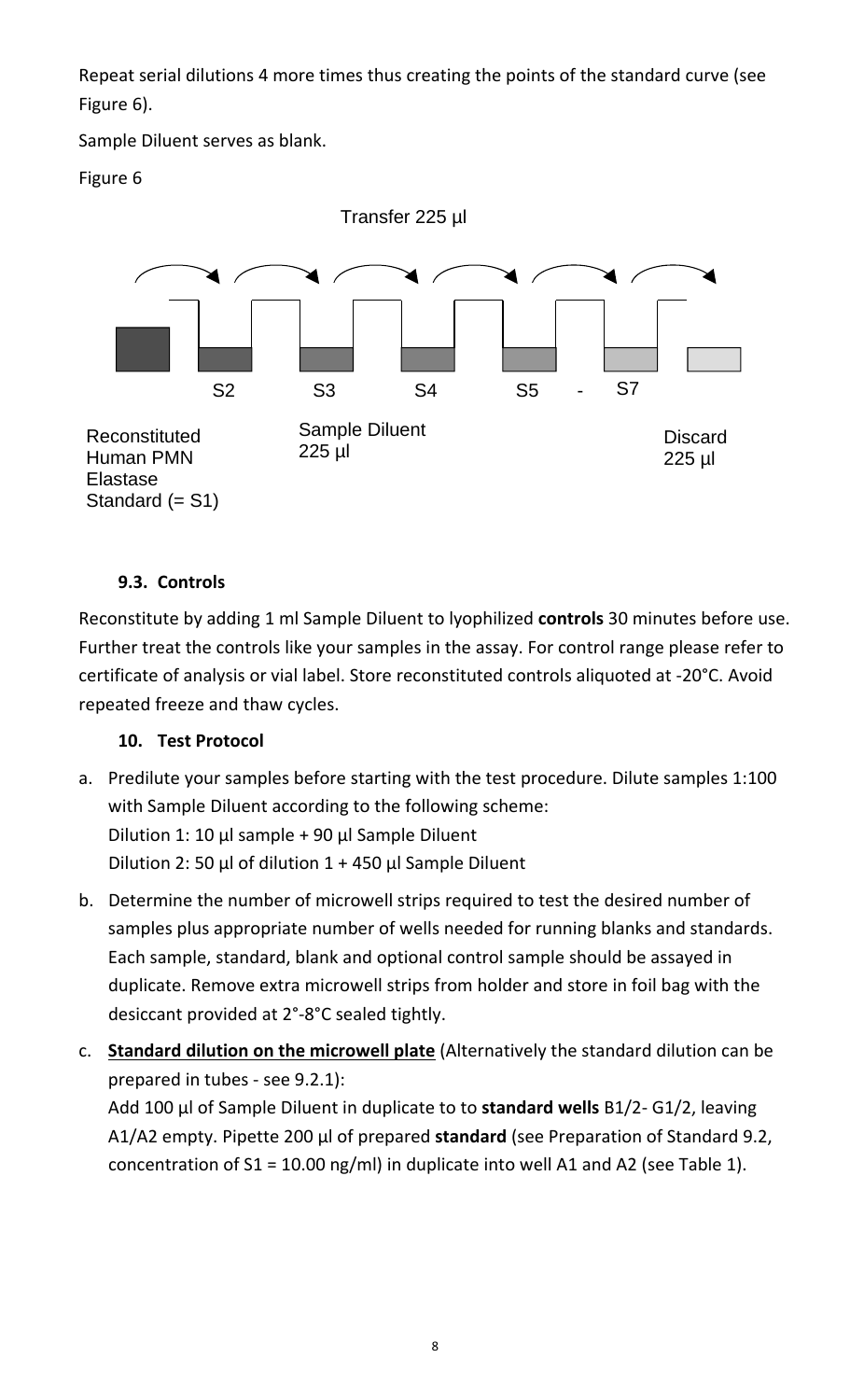Transfer 100 µl to wells B1 and B2. Mix the contents of wells B1 and B2 by repeated aspiration and ejection (concentration of standard, S2 = 5.00 ng/ml), and transfer 100 µl to wells C1 and C2, respectively (see Figure 7). Take care not to scratch the inner surface of the microwells. Continue this procedure 4 times, creating two rows of human PMN Elastase standard dilutions ranging from 10.00 to 0.16 ng/ml. Discard 100 µl of the contents from the last microwells (G1, G2) used.

Figure 7

Transfer 100 µl



In case of an **external standard dilution** (see 9.2.1), pipette 100 µl of these standard dilutions ( $S1 - S7$ ) in the standard wells according to Table 1.

Table 1

Table depicting an example of the arrangement of blanks, standards and samples in the microwell strips:

|             | $\mathbf{1}$                          | $\overline{2}$                        | 3        | 4        |
|-------------|---------------------------------------|---------------------------------------|----------|----------|
| A           | Standard 1<br>$(10.00 \text{ ng/ml})$ | Standard 1<br>$(10.00 \text{ ng/ml})$ | Sample 1 | Sample 1 |
| B           | Standard 2<br>$(5.00 \text{ ng/ml})$  | Standard 2<br>$(5.00 \text{ ng/ml})$  | Sample 2 | Sample 2 |
| $\mathbf C$ | Standard 3<br>$(2.50 \text{ ng/ml})$  | Standard 3<br>$(2.50 \text{ ng/ml})$  | Sample 3 | Sample 3 |
| D           | Standard 4<br>$(1.25 \text{ ng/ml})$  | Standard 4<br>$(1.25 \text{ ng/ml})$  | Sample 4 | Sample 4 |
| E           | Standard 5<br>$(0.63 \text{ ng/ml})$  | Standard 5<br>$(0.63 \text{ ng/ml})$  | Sample 5 | Sample 5 |
| F           | Standard 6<br>$(0.31 \text{ ng/ml})$  | Standard 6<br>$(0.31 \text{ ng/ml})$  | Sample 6 | Sample 6 |
| G           | Standard 7<br>$(0.16 \text{ ng/ml})$  | Standard 7<br>$(0.16 \text{ ng/ml})$  | Sample 7 | Sample 7 |
| H           | <b>Blank</b>                          | <b>Blank</b>                          | Sample 8 | Sample 8 |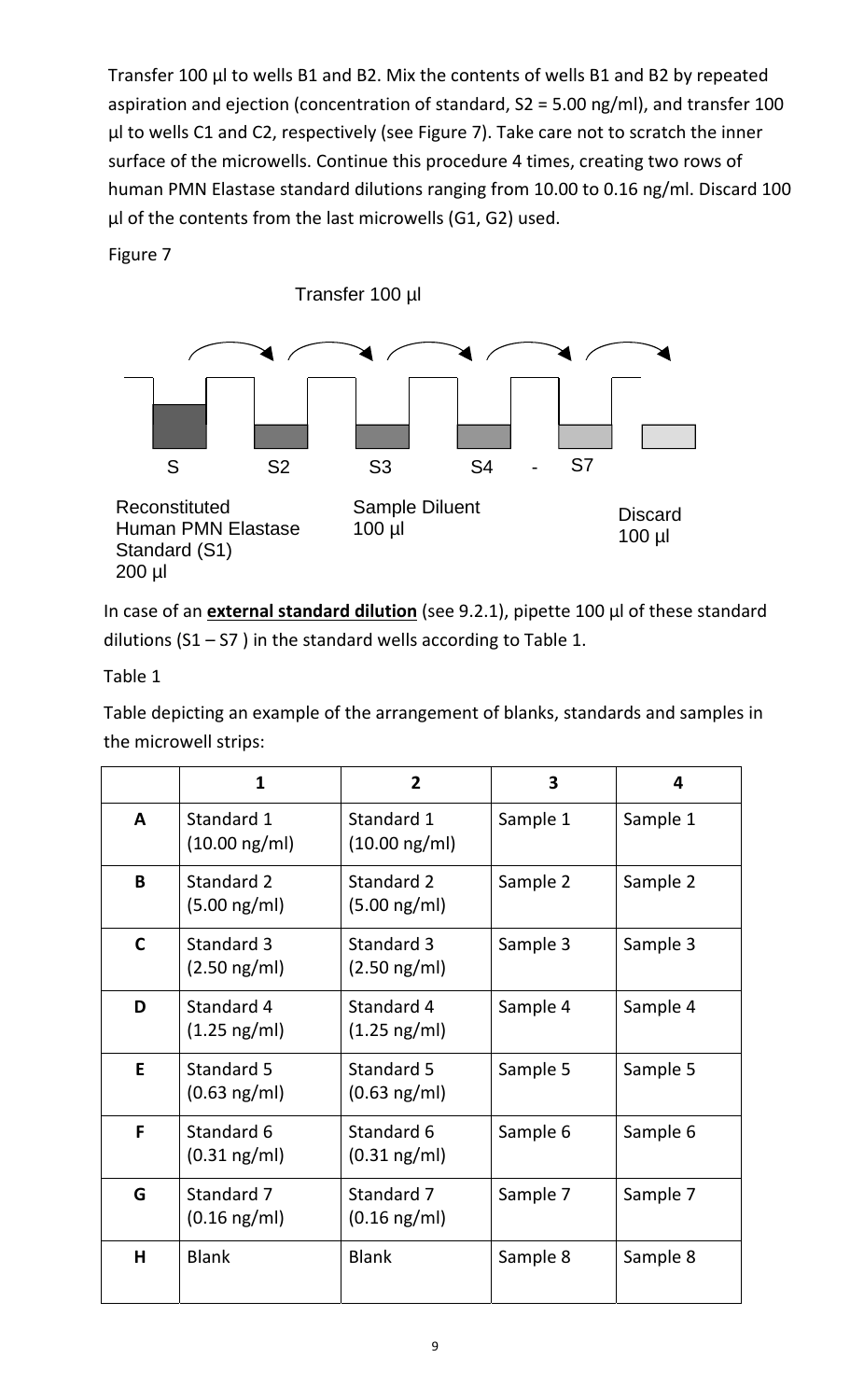- d. Add 100 µl of **Sample Diluent** in duplicate to the **blank wells**.
- e. Add 100 µl of each prediluted **sample** in duplicate to the **sample wells**.
- f. Cover with an adhesive film and incubate at room temperature (18 to 25°C) for 1 hour, if available on a microplate shaker set at 400 rpm.
- g. Remove adhesive film and empty wells. Wash the microwell strips 4 times with approximately 400 µl **Wash Buffer** per well with thorough aspiration of microwell contents between washes. Allow the Wash Buffer to sit in the wells for about **10 – 15 seconds** before aspiration. Take care not to scratch the surface of the microwells. After the last wash step, empty wells and tap microwell strips on absorbent pad or paper towel to remove excess Wash Buffer. Use the microwell strips immediately after washing. **Do not allow wells to dry.**
- h. Add 150 µl of **HRP‐Conjugate,** ready to use to all wells.
- i. Cover with an adhesive film and incubate at room temperature (18 to 25°C) for 1 hour, if available on a microplate shaker set at 200 rpm.
- j. Remove adhesive film and empty wells. **Wash** microwell strips 4 times according to point g. of the test protocol. Proceed immediately to the next step.
- k. Pipette 200 µl of **TMB Substrate Solution** to all wells.
- l. Incubate the microwell strips at room temperature (18° to 25°C) for about 20 min. Avoid direct exposure to intense light.

**The color development on the plate should be monitored and the substrate reaction stopped (see next point of this protocol) before positive wells are no longer properly recordable.**

# **Determination of the ideal time period for color development has to be done individually for each assay.**

It is recommended to add the stop solution when the highest standard has developed a dark blue color. Alternatively the color development can be monitored by the ELISA reader at 620 nm. The substrate reaction should be stopped as soon as Standard 1 has reached an OD of 0.9 – 0.95.

- m. Stop the enzyme reaction by quickly pipetting 50 µl of **Stop Solution** into each well. It is important that the Stop Solution is spread quickly and uniformly throughout the microwells to completely inactivate the enzyme. Results must be read immediately after the Stop Solution is added or within one hour if the microwell strips are stored at 2 ‐ 8°C in the dark.
- n. Read absorbance of each microwell on a spectro‐photometer using 450 nm as the primary wave length (optionally 620 nm as the reference wave length; 610 nm to 650 nm is acceptable). Blank the plate reader according to the manufacturer's instructions by using the blank wells. Determine the absorbance of both the samples and the standards.

# **Note: In case of incubation without shaking the obtained O.D. values may be lower than indicated below. Nevertheless the results are still valid.**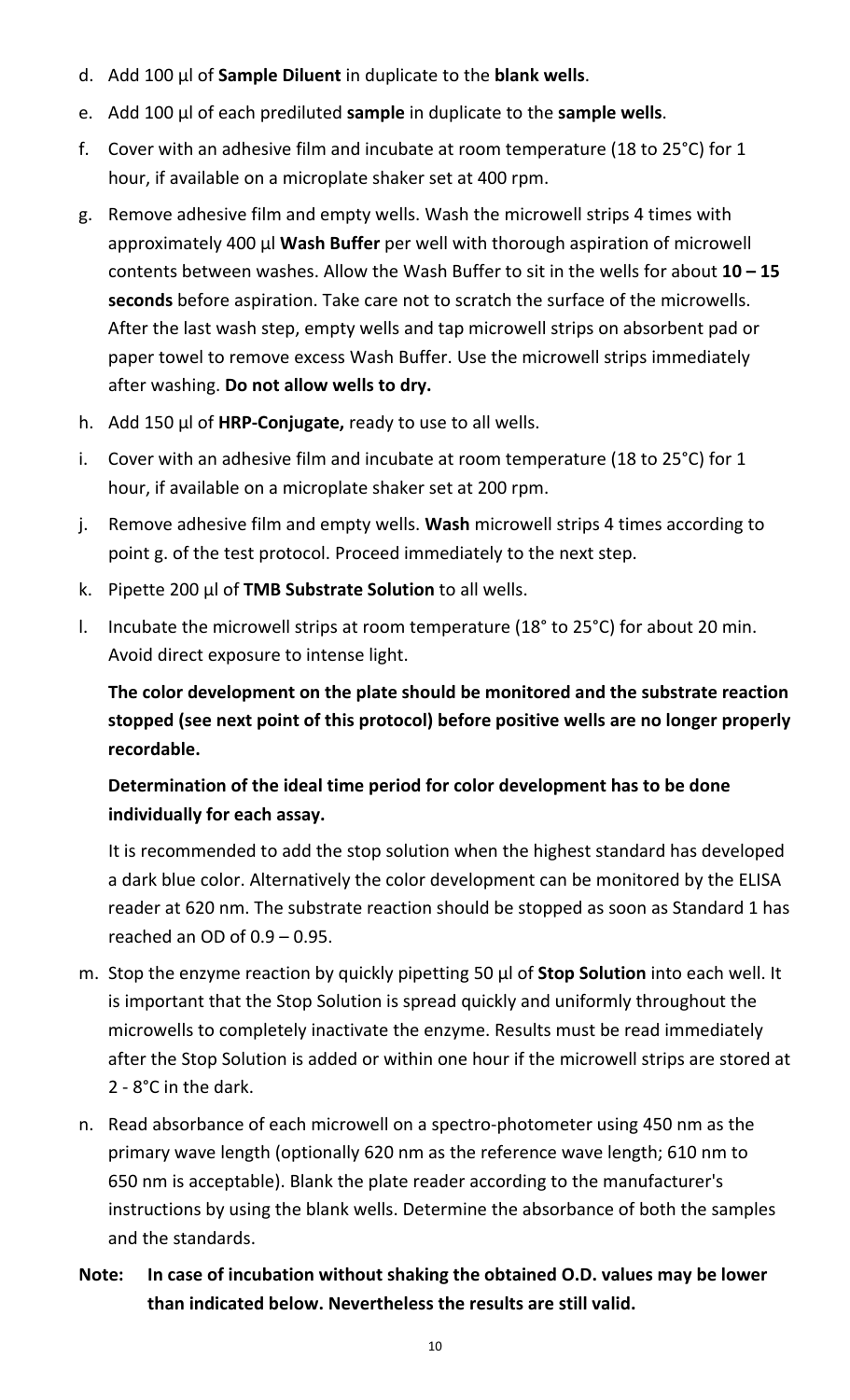#### **11. Calculation of Results**

- Calculate the average absorbance values for each set of duplicate standards and samples. Duplicates should be within 20 per cent of the mean value.
- Create a standard curve by plotting the mean absorbance for each standard concentration on the ordinate against the human PMN Elastase concentration on the abscissa. Draw a best fit curve through the points of the graph (a 5‐parameter curve fit is recommended).
- To determine the concentration of circulating human PMN Elastase for each sample, first find the mean absorbance value on the ordinate and extend a horizontal line to the standard curve. At the point of intersection, extend a vertical line to the abscissa and read the corresponding human PMN Elastase concentration.
- **If instructions in this protocol have been followed samples have been diluted 1:100, the concentration read from the standard curve must be multiplied by the dilution factor (x 100).**
- **Calculation of 1:100 prediluted samples with a concentration exceeding standard 1 may result in incorrect, low human PMN Elastase levels (Hook Effect). Such samples require further external predilution according to expected human PMN Elastase values with Sample Diluent in order to precisely quantitate the actual human PMN Elastase level.**
- It is suggested that each testing facility establishes a control sample of known human PMN Elastase concentration and runs this additional control with each assay. If the values obtained are not within the expected range of the control, the assay results may be invalid.
- A representative standard curve is shown in Figure 8. This curve cannot be used to derive test results. Each laboratory must prepare a standard curve for each group of microwell strips assayed.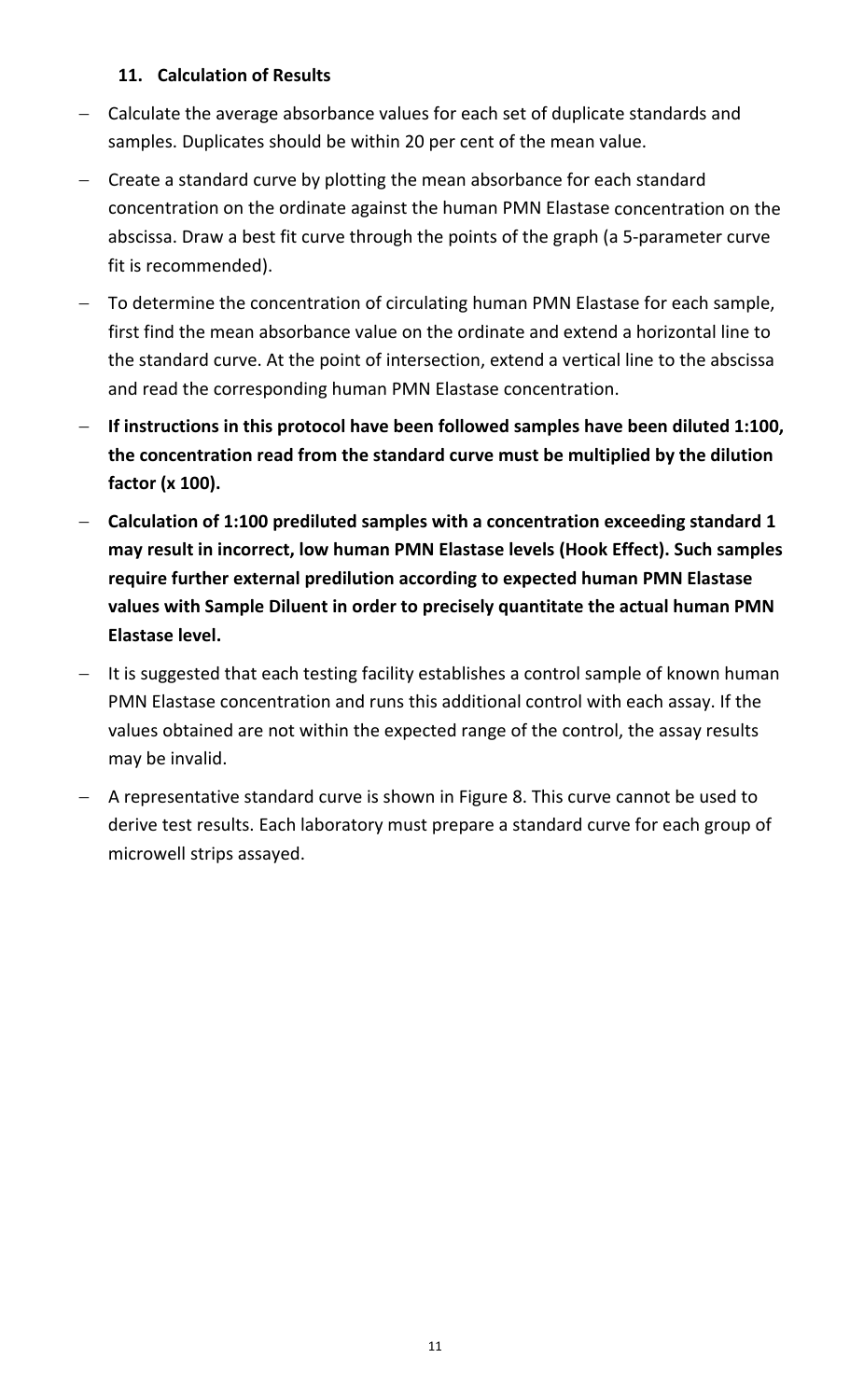# Figure 8

Representative standard curve for human PMN Elastase ELISA. Human PMN Elastase was diluted in serial 2‐fold steps in Sample Diluent. Do not use this standard curve to derive test results. A standard curve must be run for each group of microwell strips assayed.

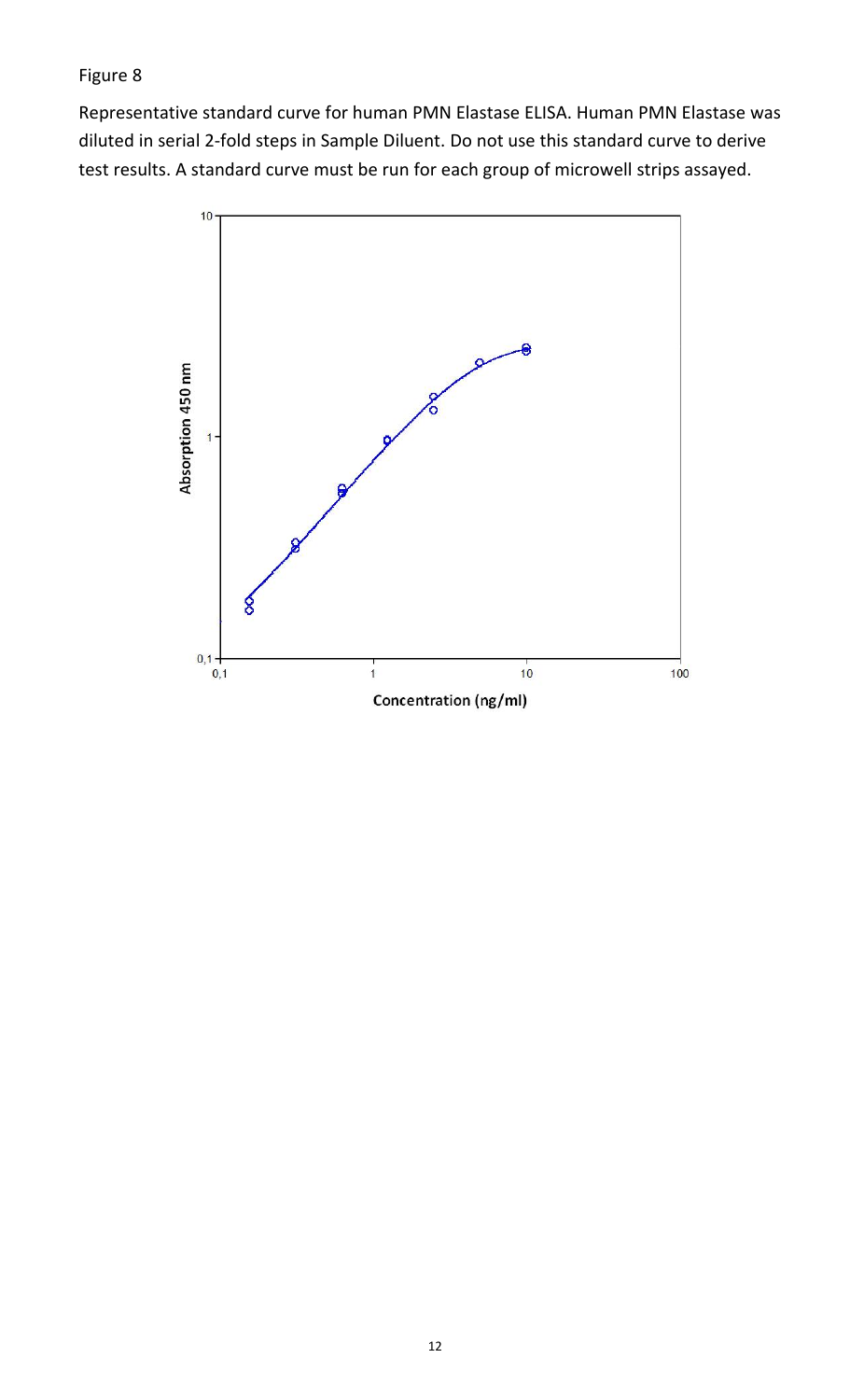#### Table 2

Typical data using the human PMN Elastase ELISA

#### Measuring wavelength: 450 nm

#### Reference wavelength: 620 nm

|                | <b>Human PMN</b><br>Elastase |         | Mean    |      |
|----------------|------------------------------|---------|---------|------|
|                |                              |         |         |      |
|                | Concentration                | O.D. at | O.D. at | C.V. |
| Standard       | (ng/ml)                      | 450 nm  | 450 nm  | (%)  |
| $\mathbf{1}$   | 10.00                        | 2.452   | 2.516   | 2.5  |
|                |                              | 2.579   |         |      |
| $\overline{2}$ | 5.00                         | 2.184   | 2.192   | 0.3  |
|                |                              | 2.199   |         |      |
| 3              | 2.50                         | 1.548   | 1.451   | 6.7  |
|                |                              | 1.354   |         |      |
| 4              | 1.25                         | 1.005   | 1.003   | 0.2  |
|                |                              | 1.001   |         |      |
| 5              | 0.63                         | 0.629   | 0.613   | 2.6  |
|                |                              | 0.598   |         |      |
| 6              | 0.31                         | 0.377   | 0.366   | 2.8  |
|                |                              | 0.356   |         |      |
| $\overline{7}$ | 0.16                         | 0.226   | 0.218   | 3.6  |
|                |                              | 0.210   |         |      |
| <b>Blank</b>   | $\boldsymbol{0}$             | 0.048   | 0.047   | 3.3  |
|                |                              | 0.046   |         |      |

The OD values of the standard curve may vary according to the conditions of assay performance (e.g. operator, pipetting technique, washing technique or temperature effects). Furthermore shelf life of the kit may affect enzymatic activity and thus color intensity. Values measured are still valid.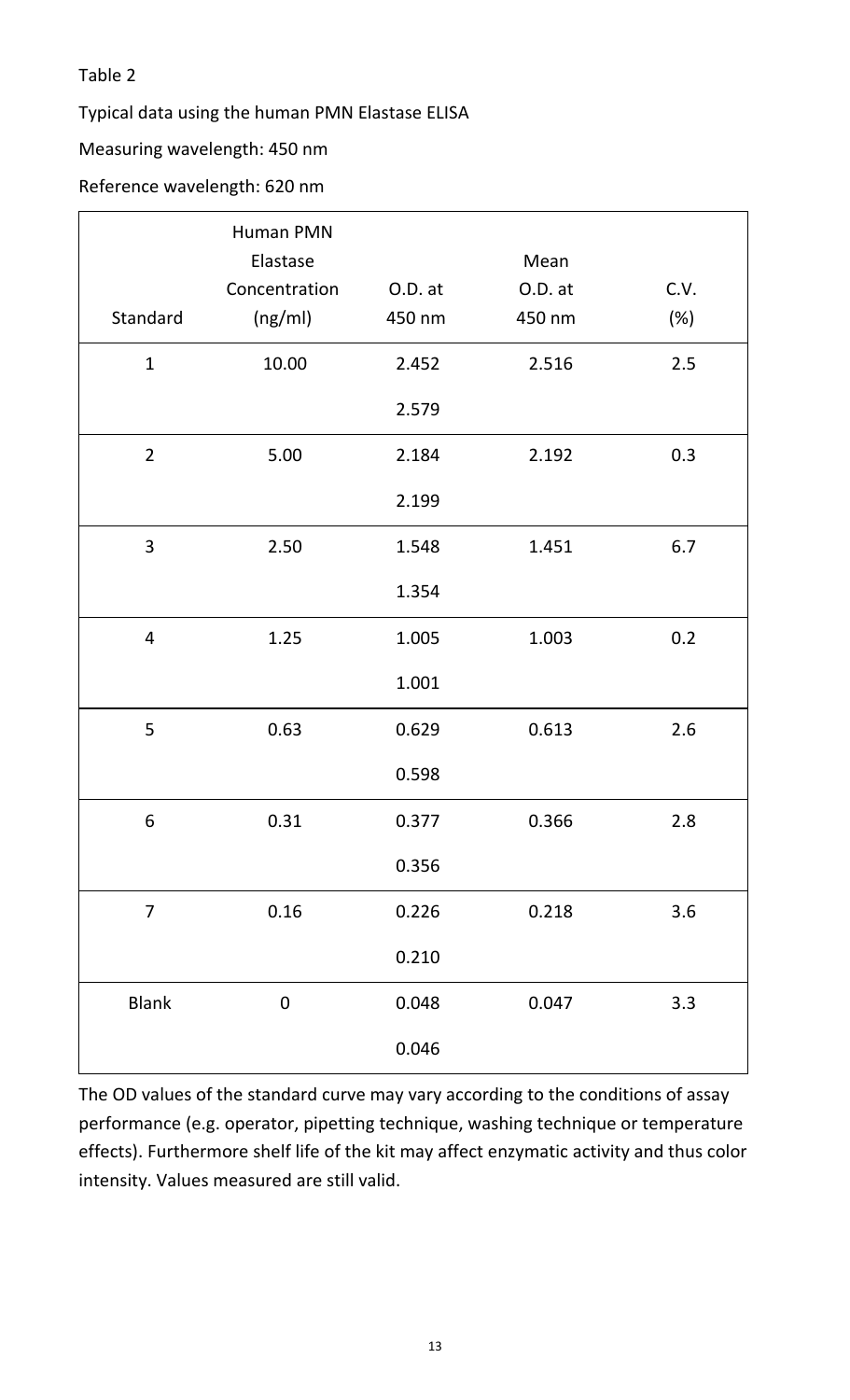#### **12. Limitations**

- Since exact conditions may vary from assay to assay, a standard curve must be established for every run.
- Bacterial or fungal contamination of either screen samples or reagents or crosscontamination between reagents may cause erroneous results.
- Disposable pipette tips, flasks or glassware are preferred, reusable glassware must be washed and thoroughly rinsed of all detergents before use.
- Improper or insufficient washing at any stage of the procedure will result in either false positive or false negative results. Empty wells completely before dispensing fresh wash solution, fill with Wash Buffer as indicated for each wash cycle and do not allow wells to sit uncovered or dry for extended periods.

# **13. Performance Characteristics**

# **13.1. Sensitivity**

The limit of detection of human PMN Elastase defined as the analyte concentration resulting in an absorbance significantly higher than that of the dilution medium (mean plus 2 standard deviations) was determined to be 1.98 ng/ml (mean of 6 independent assays).

# **13.2. Reproducibility**

# **13.2.1. Intra‐assay**

Reproducibility within the assay was evaluated in 10 independent experiments. Each assay was carried out with 10 replicates of 3 plasma samples containing different concentrations of human PMN Elastase. Two standard curves were run on each plate. The calculated overall intra‐assay coefficient of variation was 4.8%.

# **13.2.2. Inter‐assay**

Assay to assay reproducibility within one laboratory was evaluated in 10 independent experiments. Each assay was carried out with 10 replicates of 4 plasma samples containing different concentrations of human PMN Elastase. Two standard curves were run on each plate. The calculated overall inter-assay coefficient of variation was 5.6%.

# **13.3. Spike Recovery**

The spike recovery was evaluated by spiking 3 levels of human PMN elastase into a plasma sample. Recoveries were determined in 3 independent experiments with 4 replicates each.

The unspiked plasma was used as blank in these experiments.

The recovery ranged from 96% to 110% with an overall mean recovery of 104% (see Table 3).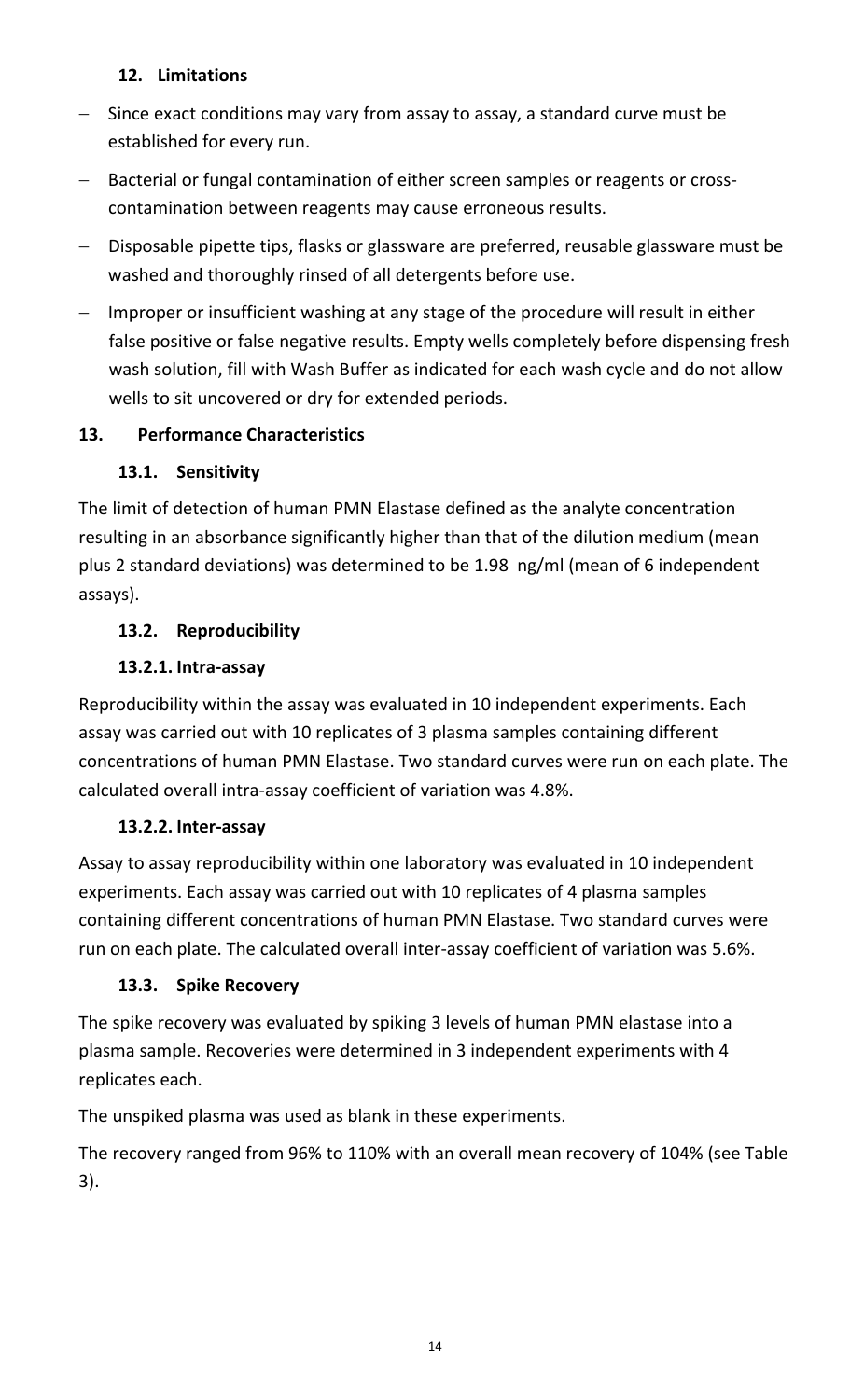| abie |  |
|------|--|
|      |  |

|                | Spiking                  | Expected<br>PMN elastase<br>Concentration | Observed<br>PMN elastase<br>Concentration | Recovery<br>of Expected PMN<br>elastase<br>Concentration |
|----------------|--------------------------|-------------------------------------------|-------------------------------------------|----------------------------------------------------------|
| Sample         | Solution                 | (ng/ml)                                   | (ng/ml)                                   | $(\%)$                                                   |
| $\mathbf{1}$   |                          |                                           | 23.2                                      |                                                          |
|                | A                        | 69.4                                      | 72.4                                      | 104                                                      |
|                | $\mathsf B$              | 54.1                                      | 59.3                                      | 109                                                      |
|                | $\mathsf C$              | 47.2                                      | 49.6                                      | 101                                                      |
| $\overline{2}$ | $\overline{\phantom{0}}$ |                                           | 30.6                                      |                                                          |
|                | $\mathsf A$              | 76.7                                      | 73.4                                      | 96                                                       |
|                | $\sf B$                  | 61.4                                      | 59.3                                      | 97                                                       |
|                | $\mathsf C$              | 54.4                                      | 56.8                                      | 104                                                      |
| 3              |                          |                                           | 61.7                                      |                                                          |
|                | A                        | 107.8                                     | 118.0                                     | 109                                                      |
|                | $\mathsf B$              | 92.5                                      | 100.8                                     | 109                                                      |
|                | $\mathsf{C}$             | 85.6                                      | 94.8                                      | 110                                                      |

#### **13.4. Dilution Parallelism**

Plasma samples with different levels of human PMN elastase were analysed at serial 2 fold dilutions with 4 replicates each.

The recovery ranged from 87% to 114% with an overall recovery of 96.5% (see Table 4).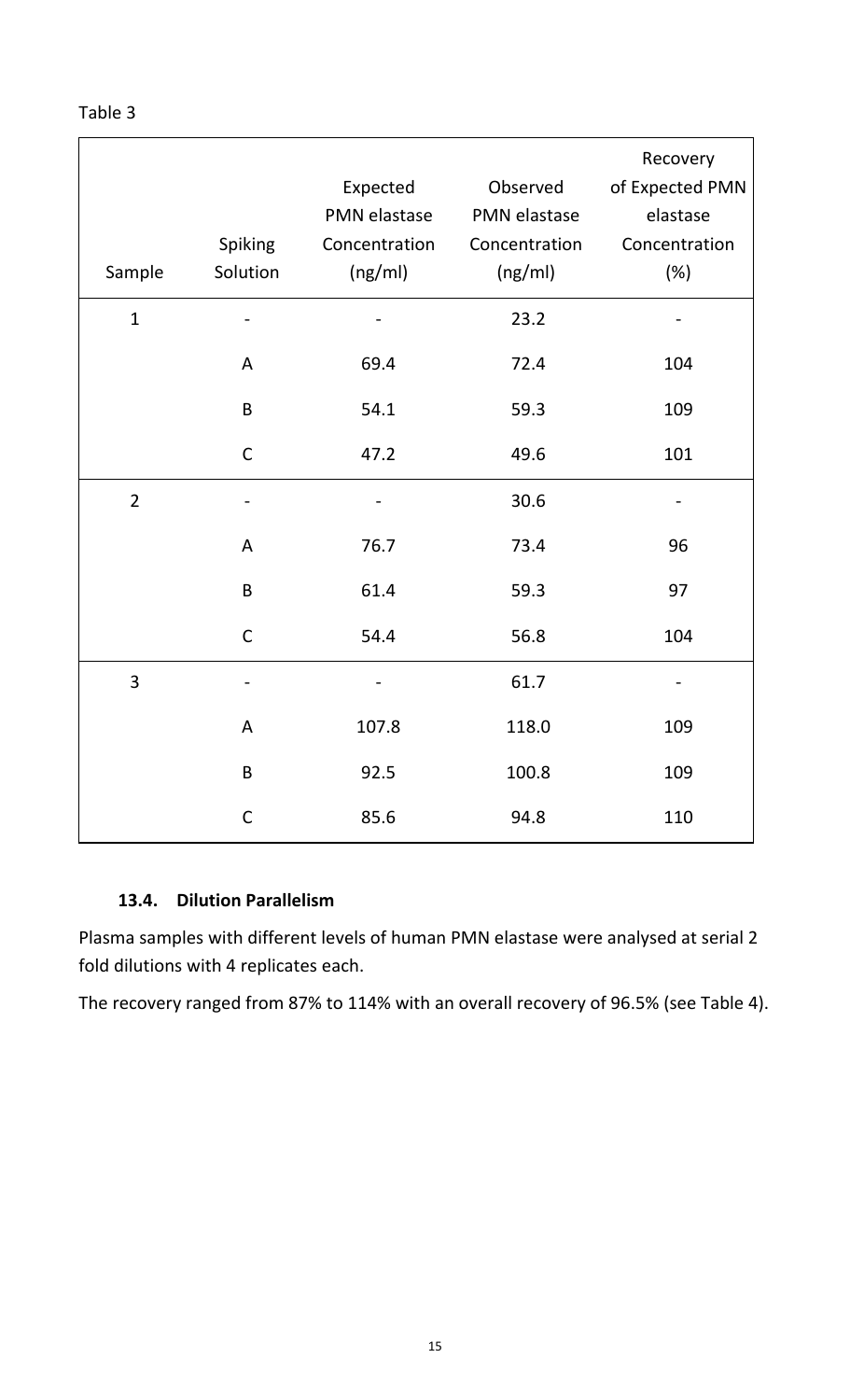|                |          |                              |               | Recovery                     |
|----------------|----------|------------------------------|---------------|------------------------------|
|                |          | Expected                     | Observed      | of Expected PMN              |
|                |          | <b>PMN</b> elastase          | PMN elastase  | elastase                     |
|                |          | Concentration                | Concentration | Concentration                |
| Sample         | Dilution | (ng/ml)                      | (ng/ml)       | $(\%)$                       |
| $\mathbf{1}$   | 1:100    |                              | 114.0         |                              |
|                | 1:200    | 55.7                         | 57.9          | 103                          |
|                | 1:400    | 27.8                         | 31.8          | 114                          |
|                | 1:800    | 13.9                         | 14.6          | 105                          |
| $\overline{2}$ | 1:100    | $\qquad \qquad \blacksquare$ | 135.6         | $\qquad \qquad \blacksquare$ |
|                | 1:200    | 67.8                         | 66.5          | 98                           |
|                | 1:400    | 33.9                         | 30.8          | 91                           |
|                | 1:800    | 16.9                         | 18.8          | 111                          |
| 3              | 1:100    |                              | 255.0         |                              |
|                | 1:200    | 127.5                        | 130.5         | 102                          |
|                | 1:400    | 63.8                         | 61.0          | 96                           |
|                | 1:800    | 31.9                         | 31.9          | 100                          |
| $\overline{4}$ | 1:100    |                              | 540.1         |                              |
|                | 1:200    | 270.0                        | 246.2         | 92                           |
|                | 1:400    | 135.0                        | 119.9         | 89                           |
|                | 1:800    | 67.5                         | 61.7          | 91                           |
| 5              | 1:100    |                              | 641.8         |                              |
|                | 1:200    | 320.9                        | 281.4         | 88                           |
|                | 1:400    | 160.4                        | 149.7         | 93                           |
|                | 1:800    | 80.2                         | 69.9          | 87                           |
| 6              | 1:100    |                              | 909.5         |                              |
|                | 1:200    | 454.7                        | 444.5         | 98                           |
|                | 1:400    | 227.4                        | 208.1         | 92                           |
|                | 1:800    | 113.7                        | 100.4         | 88                           |

#### **13.5. Specificity**

The cross reactivity and interference of circulating factors of the immune system was evaluated by spiking these proteins at physiologically relevant concentrations into a human PMN Elastase positive sample.

There was no cross reactivity or interference detected.

#### **13.6. Expected Values**

A panel of 57 plasma samples from randomly selected apparently healthy donors (males and females) was tested for human PMN elastase. The detected human PMN elastase mean level was 35 ng/ml. The levels measured may vary with the sample collection used.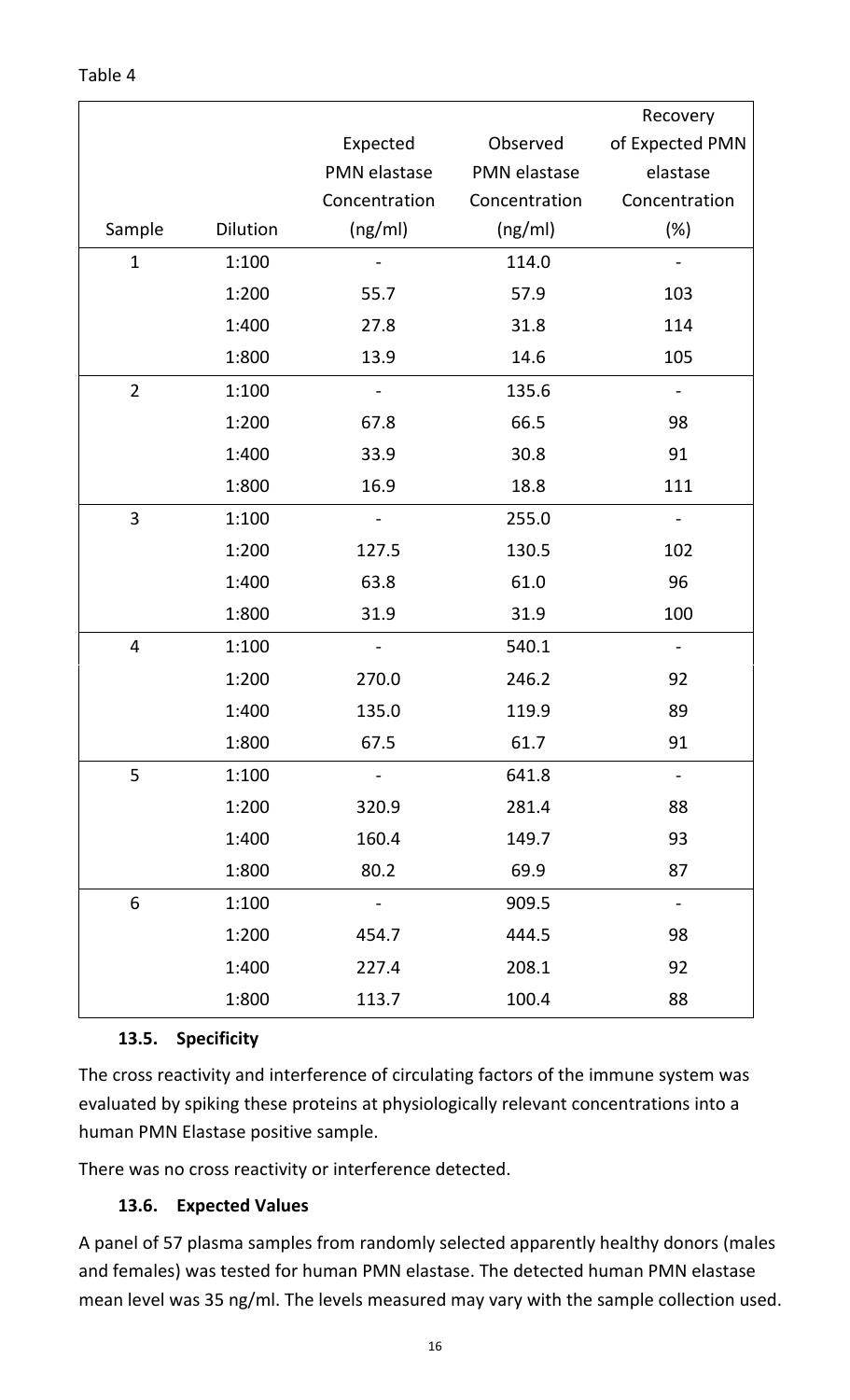#### **14. Reagent Preparation Summary**

#### **14.1. Wash Buffer (1x)**

Add **Wash Buffer Concentrate** 10x (50 ml) to 450 ml distilled water.

| Number of Strips | Wash Buffer Concentrate (10x) (ml) | Distilled Water (ml) |
|------------------|------------------------------------|----------------------|
| $1 - 6$          | 25                                 | 225                  |
| $1 - 12$         | 50                                 | 450                  |

#### **14.2. Human PMN Elastase Standard**

Reconstitute lyophilized **human PMN Elastase standard** with Sample Diluent 30 minutes before use. (Reconstitution volume is stated on the label of the standard vial.)

#### **14.3. Controls**

Add 1 ml Sample Diluent to lyophilized **controls**.

#### **15. Test Protocol Summary**

- **1.** Predilute sample with Sample Diluent 1:100.
- **2.** Determine the number of microwell strips required.
- **3.** Standard dilution on the microwell plate: Add 100 µl Sample Diluent, in duplicate, to all standard wells leaving the first wells empty. Pipette 200 µl prepared standard into the first wells and create standard dilutions by transferring 100 µl from well to well. Discard 100 µl from the last wells.

Alternatively external standard dilution in tubes (see 9.2.1): Pipette 100 µl of these standard dilutions in the microwell strips.

- **4.** Add 100 µl Sample Diluent, in duplicate, to the blank wells.
- **5.** Add 100 µl prediluted sample in duplicate, to designated sample wells.
- **6.** Cover microwell strips and incubate 1 hour at room temperature (18° to 25°C).
- **7.** Empty and wash microwell strips 4 times with Wash Buffer.
- **8.** Add 150 µl HRP‐Conjugate to all wells.
- **9.** Cover microwell strips and incubate 1 hour at room temperature (18° to 25°C).
- **10.**Empty and wash microwell strips 4 times with Wash Buffer.
- 11.Add 200 µl of TMB Substrate Solution to all wells.
- **12.**Incubate the microwell strips for about 20 minutes at room temperature (18° to 25°C).
- 13.Add 50 µl Stop Solution to all wells.
- **14.**Blank microwell reader and measure color intensity at 450 nm.

**Note: If instructions in this protocol have been followed samples have been diluted 1:100, the concentration read from the standard curve must be multiplied by the dilution factor (x 100).**